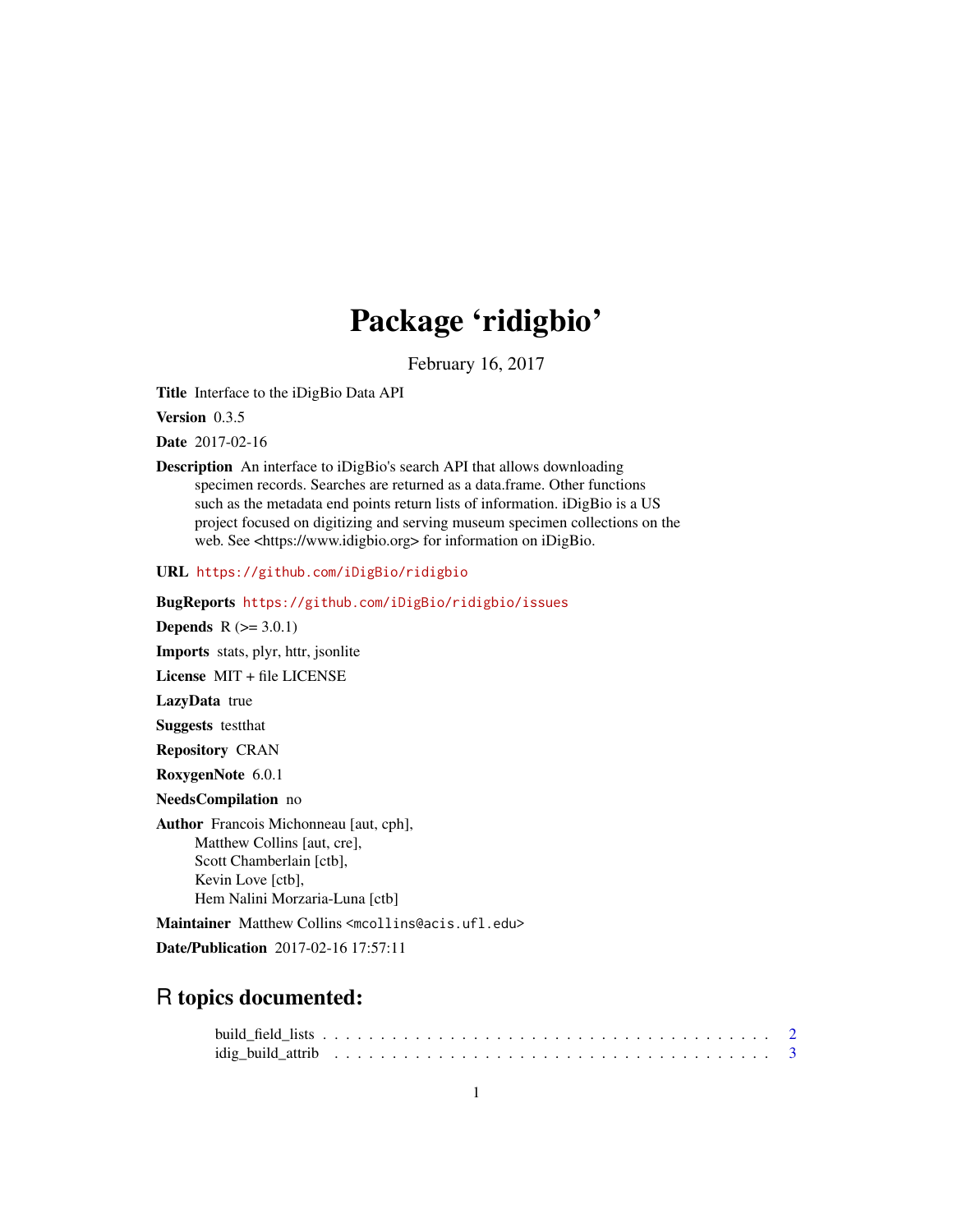<span id="page-1-0"></span>

|       |                                                                                                                    | -6             |
|-------|--------------------------------------------------------------------------------------------------------------------|----------------|
|       | $idig_meta_fields \dots \dots \dots \dots \dots \dots \dots \dots \dots \dots \dots \dots \dots \dots \dots \dots$ | $\overline{7}$ |
|       |                                                                                                                    |                |
|       |                                                                                                                    |                |
|       |                                                                                                                    |                |
|       |                                                                                                                    |                |
|       |                                                                                                                    |                |
|       |                                                                                                                    |                |
|       |                                                                                                                    |                |
|       |                                                                                                                    |                |
|       |                                                                                                                    |                |
|       |                                                                                                                    |                |
|       |                                                                                                                    |                |
|       |                                                                                                                    |                |
|       |                                                                                                                    |                |
| Index |                                                                                                                    | 20             |

build\_field\_lists *Build fields and fields\_exclude for queries.*

#### Description

Given the desired fields to be returned, intelligently add an exclusion for the data array if warranted and handle the "all" keyword. And do so without setting both fields and fields\_exclude due to fact that the API will return wrong results if are passed. This is still posssible if the user deliberately sets both. Not exported.

#### Usage

```
build_field_lists(fields, type)
```
#### Arguments

| fields | character vector of fields user wants returned |
|--------|------------------------------------------------|
| type   | type of records to get fields for              |

#### Value

list list with fields key for df fields and query key for parameters to be merged with the query sent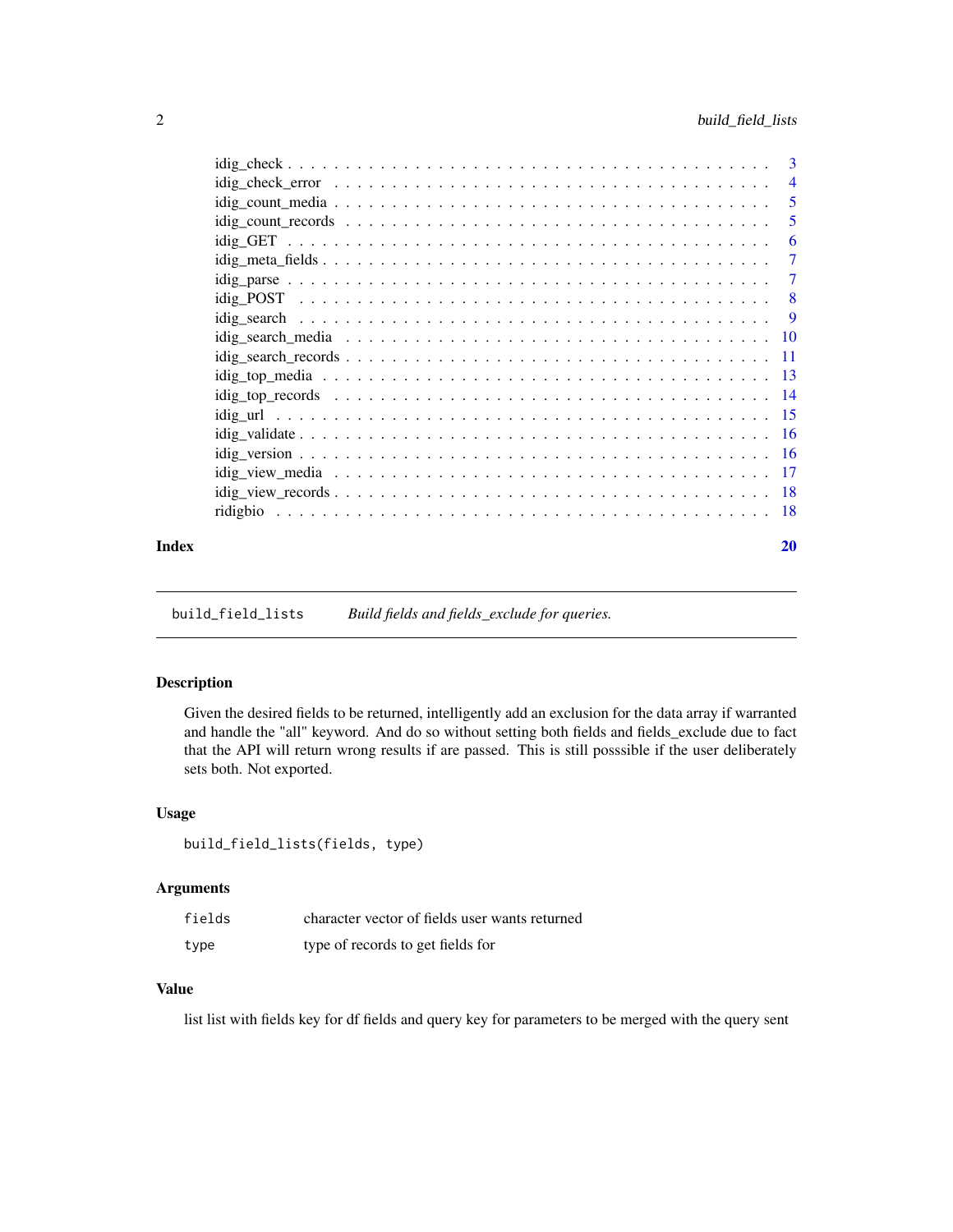<span id="page-2-0"></span>idig\_build\_attrib *Attribution dataframe of iDigBio records query*

#### Description

Function to build attribution dataframe from a query to the iDigBio API

#### Usage

```
idig_build_attrib(dat)
```
#### Arguments

dat dataframe generated by idig\_search method

#### Details

This function differs from the attribution metadata that is attached to the dataframe returned by the idig\_search\_\* methods. It summarizes the record sets used by records in the dataframe, not the record sets that have records that match the query sent to iDigBio. This is useful if only part of the records for a query are downloaded, for example with the limit and offset parameters.

Exported.

#### Value

a data frame

#### Author(s)

Kevin Love

idig\_check *check HTTP code*

#### Description

Checks for HTTP error codes and JSON errors.

#### Usage

idig\_check(req)

#### Arguments

req the returned request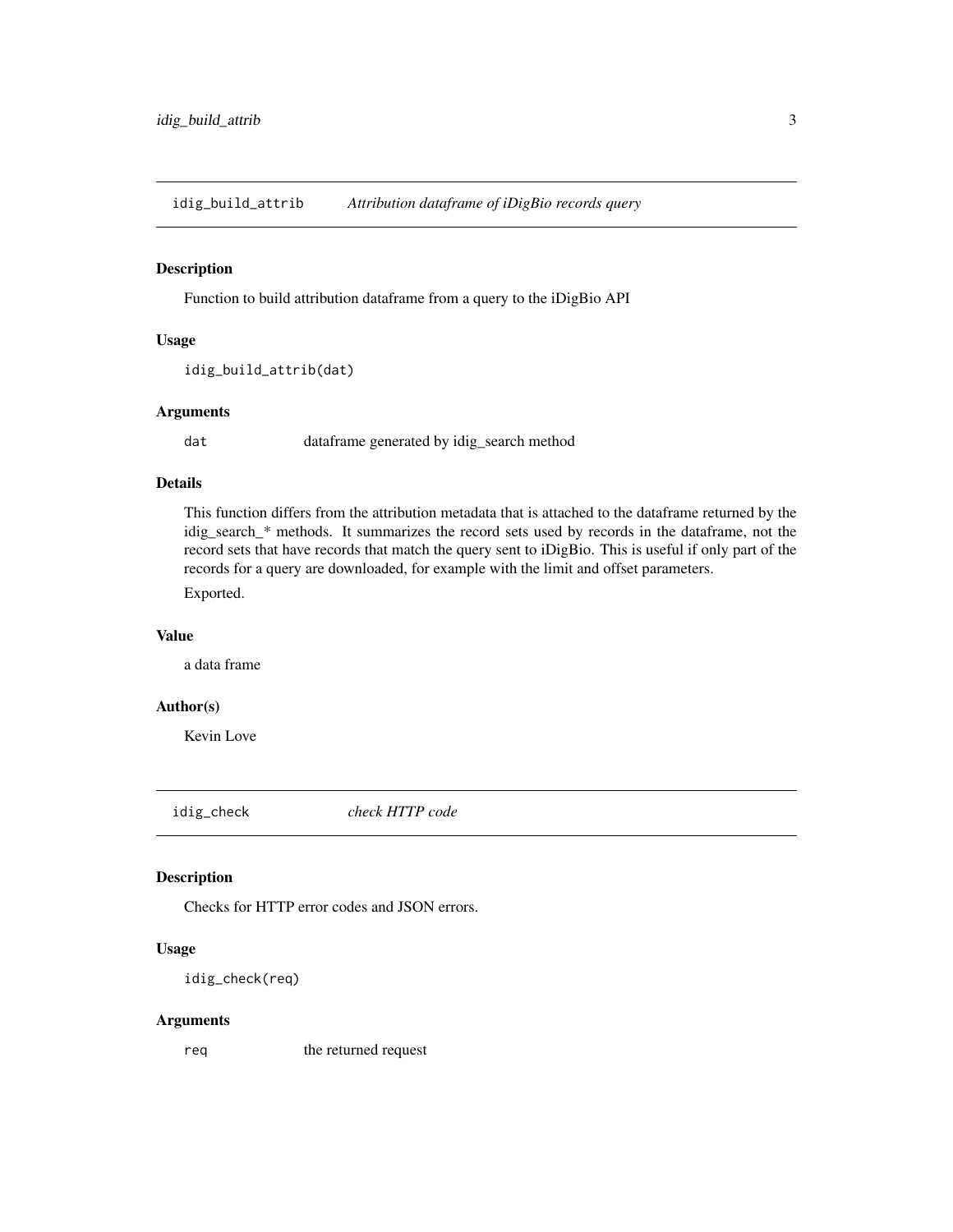# <span id="page-3-0"></span>Details

Part 1 of the error checking process. This part handles HTTP error codes and then calls part 2 which handles JSON errors in the responses. Not exported.

#### Value

nothing. Stops if HTTP code is >= 400

#### Author(s)

Francois Michonneau

idig\_check\_error *Check is the request returned an error.*

#### Description

Checks for error messages that can be returned by the API in JSON.

#### Usage

```
idig_check_error(req)
```
#### Arguments

req the returned request

# Details

Part 2 of the error checking process. Checks the JSON response for error messages and stops if any are found. Not exported.

#### Value

nothing. Stops if request contains an error.

#### Author(s)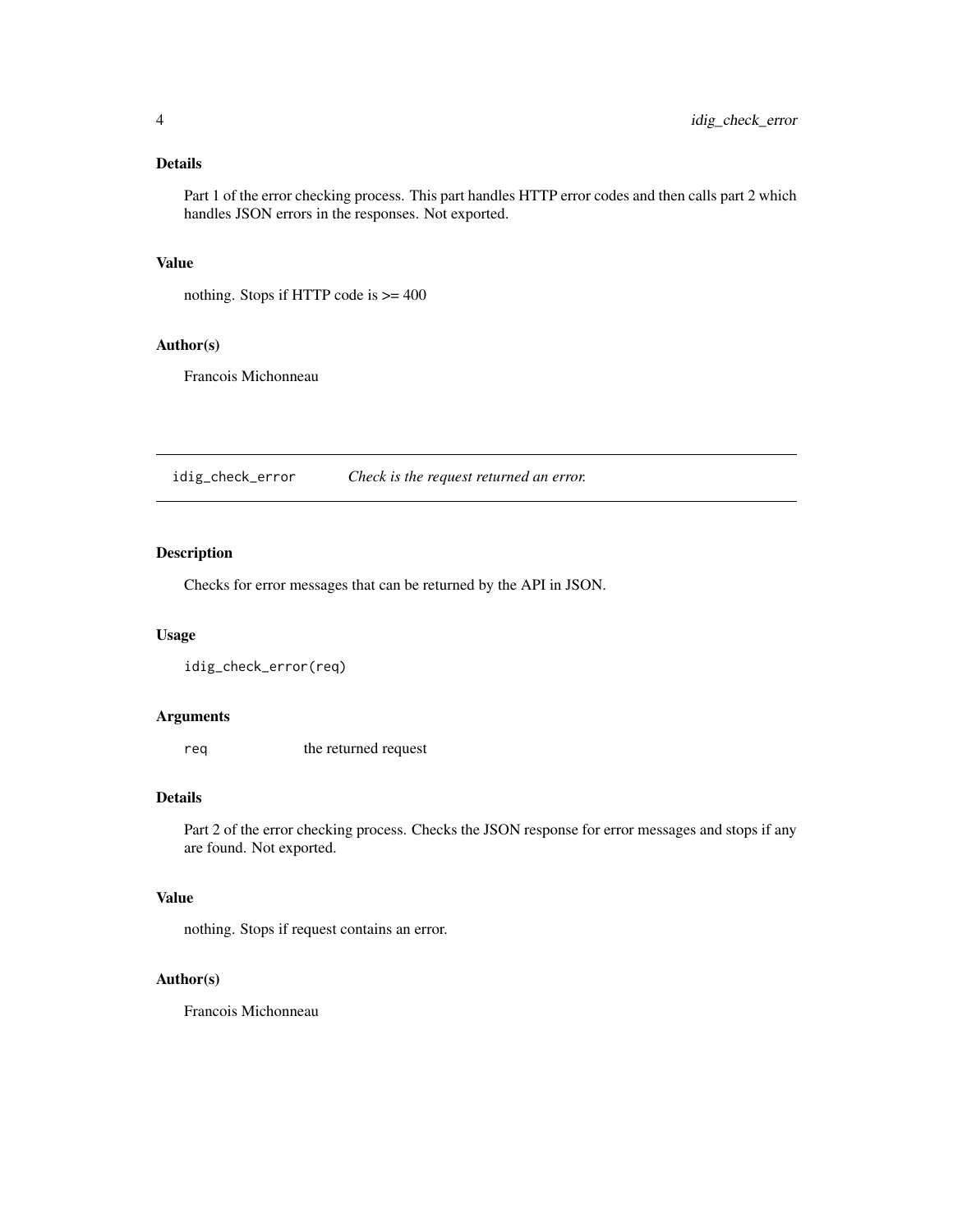<span id="page-4-2"></span><span id="page-4-0"></span>idig\_count\_media *Count media endpoint*

#### Description

Count media records matching a query.

#### Usage

 $idig_count_media(rq = FALSE, mq = FALSE, ...)$ 

#### Arguments

| rq                      | iDigBio record query in nested list format |
|-------------------------|--------------------------------------------|
| mq                      | iDigBio media query in nested list format  |
| $\cdot$ $\cdot$ $\cdot$ | additional parameters                      |

#### Details

Quickly return a count of the media records matching the query(s) provided.

#### Value

count of media records matching the query(s)

#### Author(s)

Matthew Collins

<span id="page-4-1"></span>idig\_count\_records *Count record endpoint*

#### Description

Count specimen records matching a query.

# Usage

```
idig_count_records(rq = FALSE, ...)
```
#### Arguments

| rq                | iDigBio record query in nested list format |
|-------------------|--------------------------------------------|
| $\cdot\cdot\cdot$ | additional parameters                      |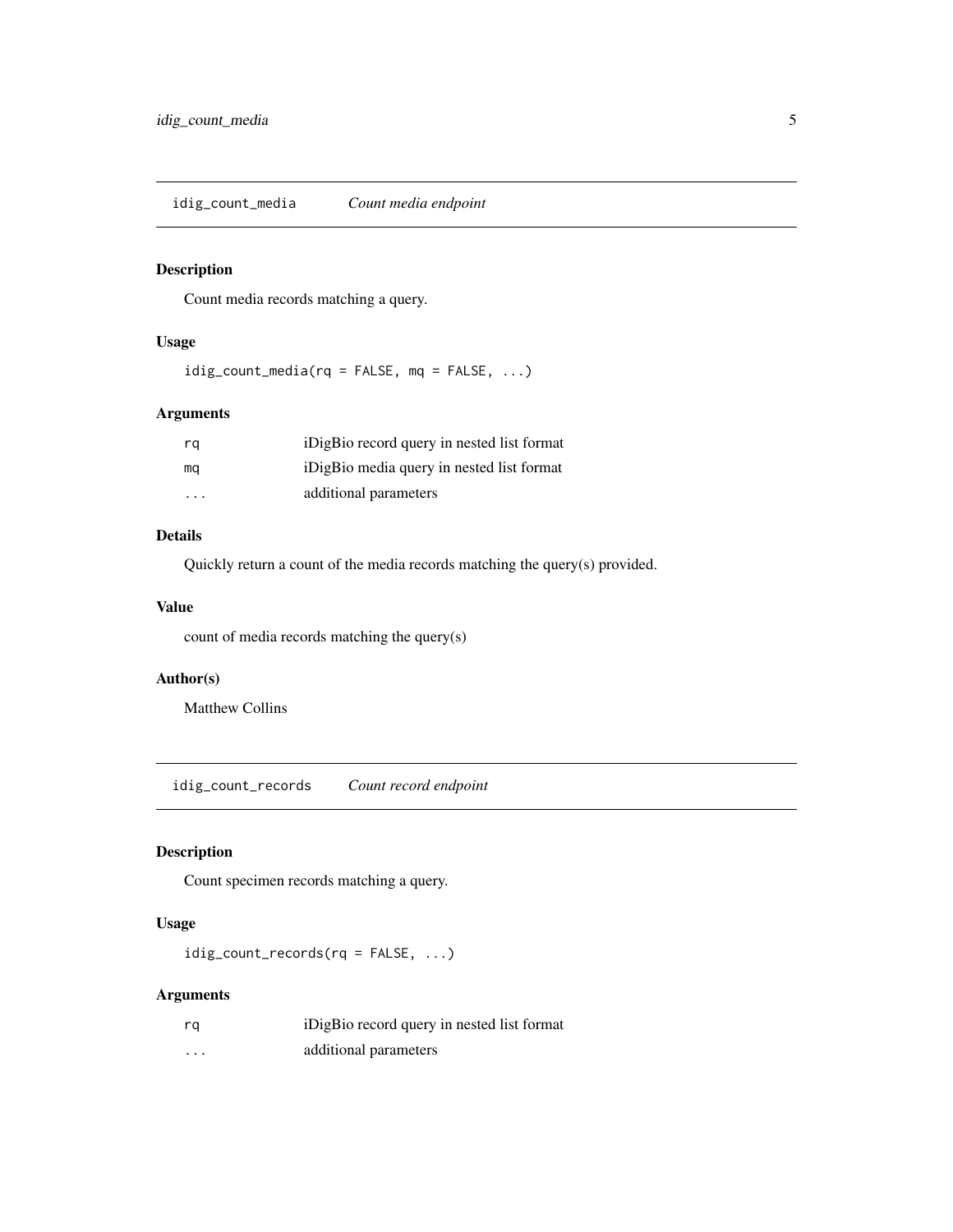# <span id="page-5-0"></span>Details

Quickly return a count of the specimen records matching the query(s) provided.

#### Value

count of specimen records matching the query(s)

# Author(s)

Matthew Collins

# idig\_GET *internal GET request*

# Description

Internal function for GET requests.

#### Usage

idig\_GET(path, ...)

#### Arguments

| path     | endpoint                                       |
|----------|------------------------------------------------|
| $\cdots$ | additional arguments to be passed to httr::GET |

#### Details

Generates a GET request and performs the checks on what is returned. Not exported.

#### Value

the request (as a list)

#### Author(s)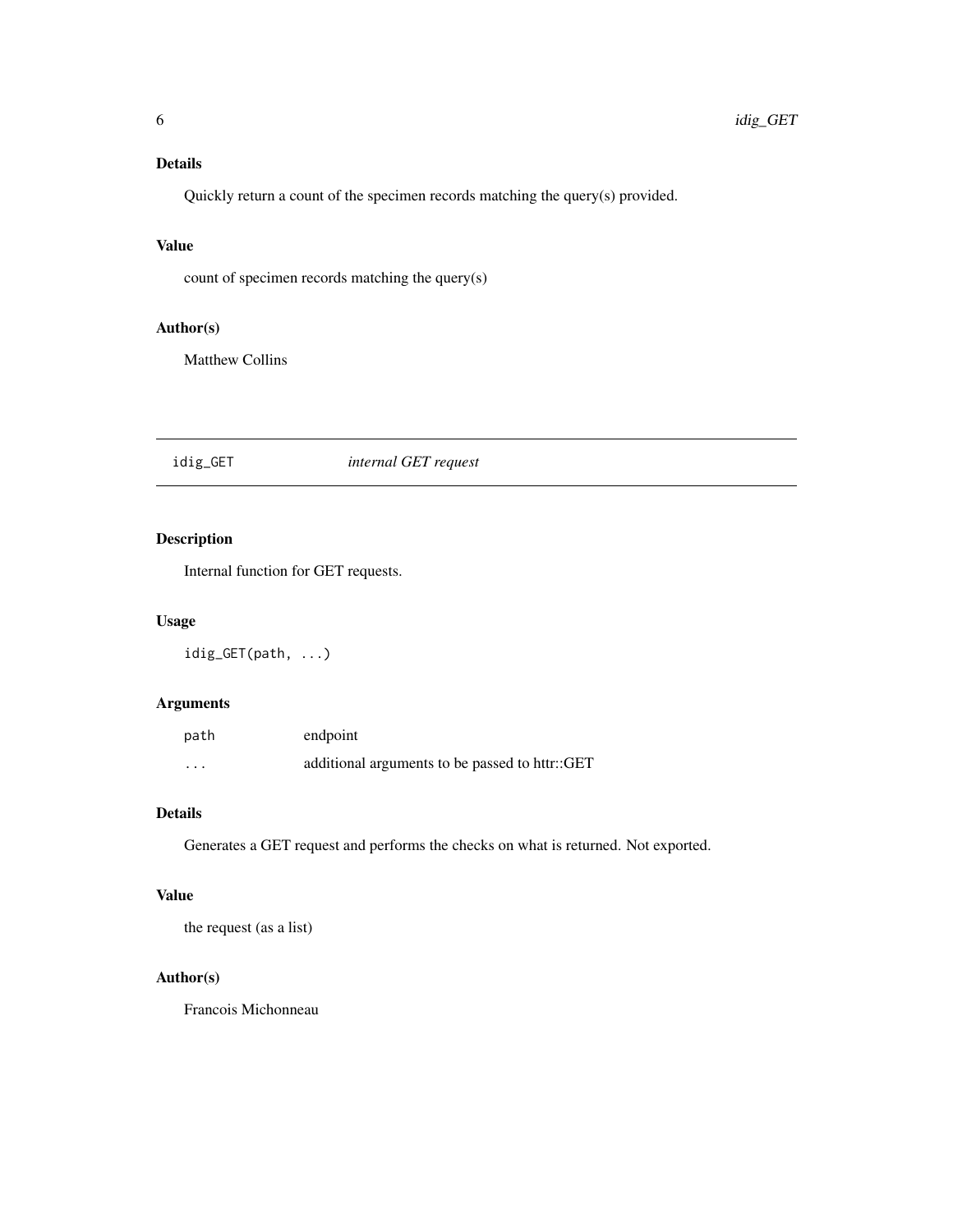<span id="page-6-0"></span>idig\_meta\_fields *meta fields endpoint*

#### Description

List of fields in iDigBio.

#### Usage

idig\_meta\_fields(type = "records", subset = FALSE, ...)

# Arguments

| type                    | string type of fields to return, defaults to "records"      |
|-------------------------|-------------------------------------------------------------|
| subset                  | set of fields to return, "indexed", "raw", or unset for all |
| $\cdot$ $\cdot$ $\cdot$ | additional parameters                                       |

#### Details

Return a list of media or specimen fields that are contained in iDigBio.

#### Value

list of fields of the requested type

# Author(s)

Matthew Collins

idig\_parse *parse successfully returned request*

# Description

Parses output of successful query to return a list.

# Usage

```
idig_parse(req)
```
#### Arguments

req the returned request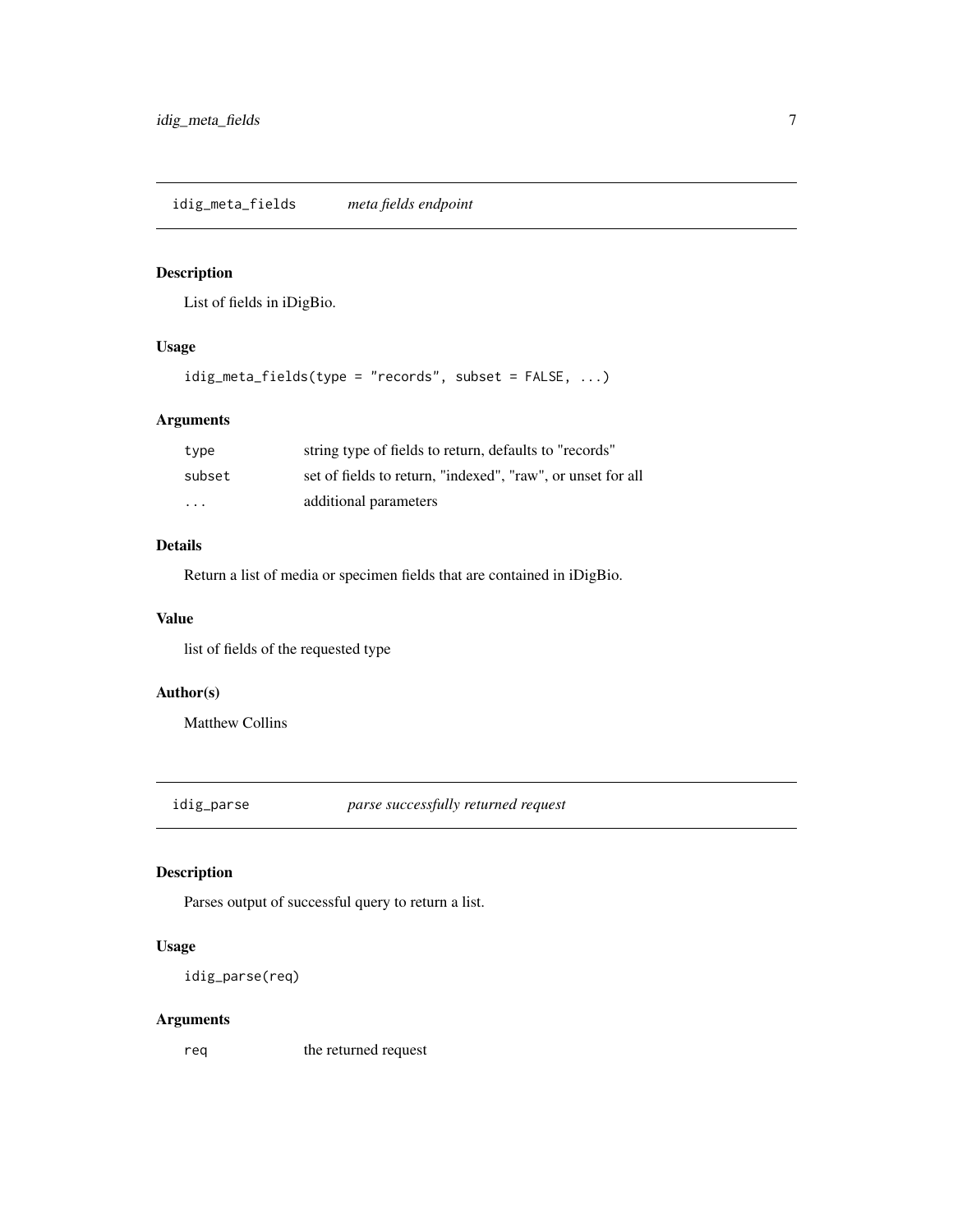# <span id="page-7-0"></span>Details

Not exported.

# Value

a list

# Author(s)

Francois Michonneau

idig\_POST *internal POST request*

# Description

Internal function for POST requests.

# Usage

idig\_POST(path, body, ...)

# Arguments

| path                    | endpoint                                        |
|-------------------------|-------------------------------------------------|
| body                    | a list of parameters for the endpoint           |
| $\cdot$ $\cdot$ $\cdot$ | additional arguments to be passed to httr::POST |

# Details

Generates a POST request and performs the checks on what is returned. Not exported.

# Value

the request (as a list)

#### Author(s)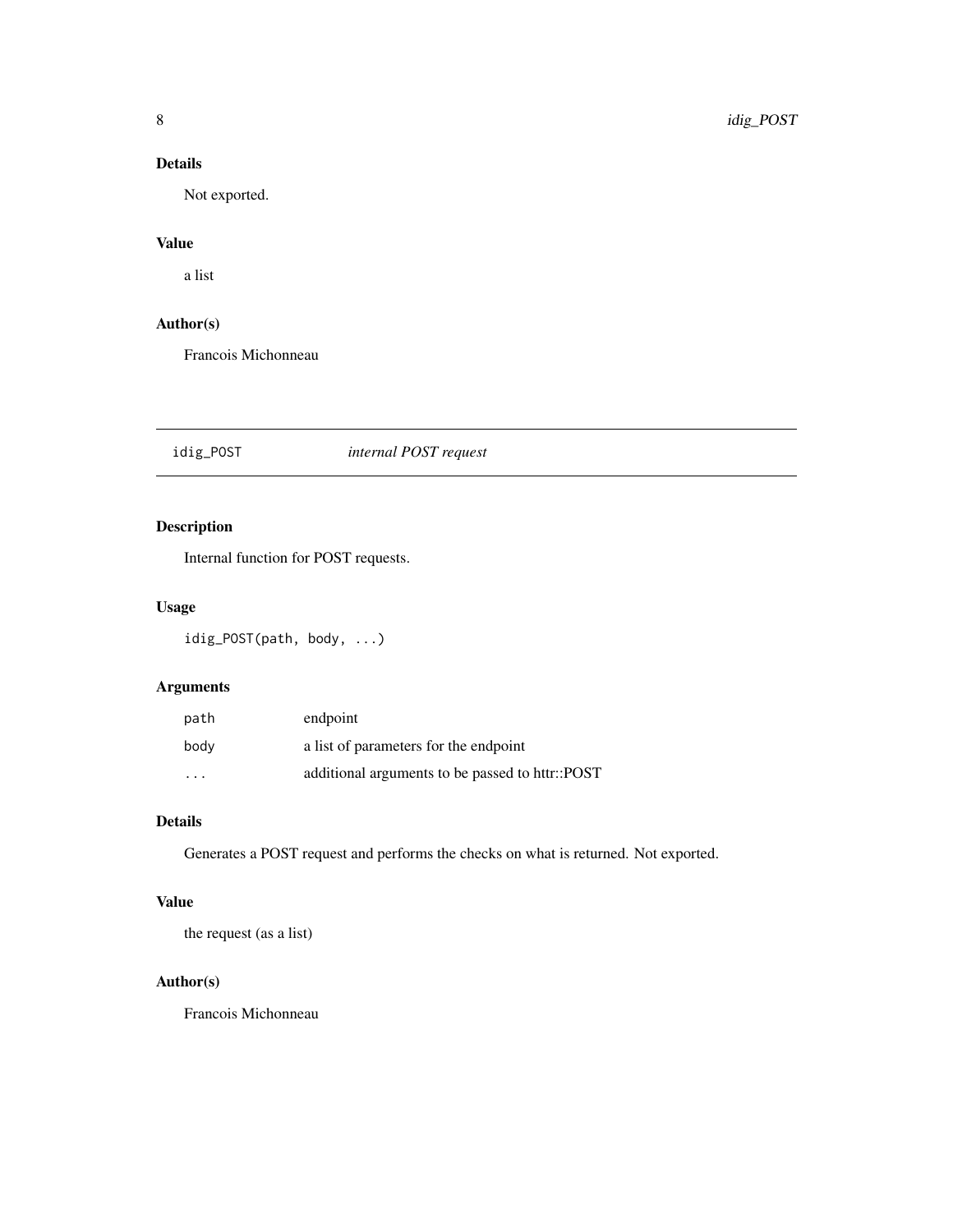<span id="page-8-1"></span><span id="page-8-0"></span>

#### Description

Base function to query the iDigBio API

#### Usage

```
idig_search(type = "records", mq = FALSE, rq = FALSE, fields = FALSE,
 max\_items = 1e+05, limit = 0, offset = 0, sort = FALSE, ...)
```
#### Arguments

| type                                 | string type of records to query, defaults to "records"                                              |
|--------------------------------------|-----------------------------------------------------------------------------------------------------|
| mq                                   | iDigBio media query in nested list format                                                           |
| rq                                   | iDigBio record query in nested list format                                                          |
| fields                               | vector of fields that will be contained in the data.frame                                           |
| $max$ <sub><math>-</math>items</sub> | CURRENTLY IGNORED, SEE ISSUE #33 maximum number of results al-<br>lowed to be retrieved (fail-safe) |
| limit                                | maximum number of results returned                                                                  |
| offset                               | number of results to skip before returning results                                                  |
| sort                                 | vector of fields to use for sorting, UUID is always appended to make paging safe                    |
| $\ddots$                             | additional parameters                                                                               |

#### Details

This function is wrapped for media and specimen record searches. Please consider using [idig\\_search\\_media](#page-9-1) or [idig\\_search\\_records](#page-10-1) instead as they supply nice defaults to this function depending on the type of records desired.

Fuller documentation of parameters is in the [idig\\_search\\_records](#page-10-1) function's help.

Exported to facilitate wrapping this package in other packages.

# Value

a data frame

#### Author(s)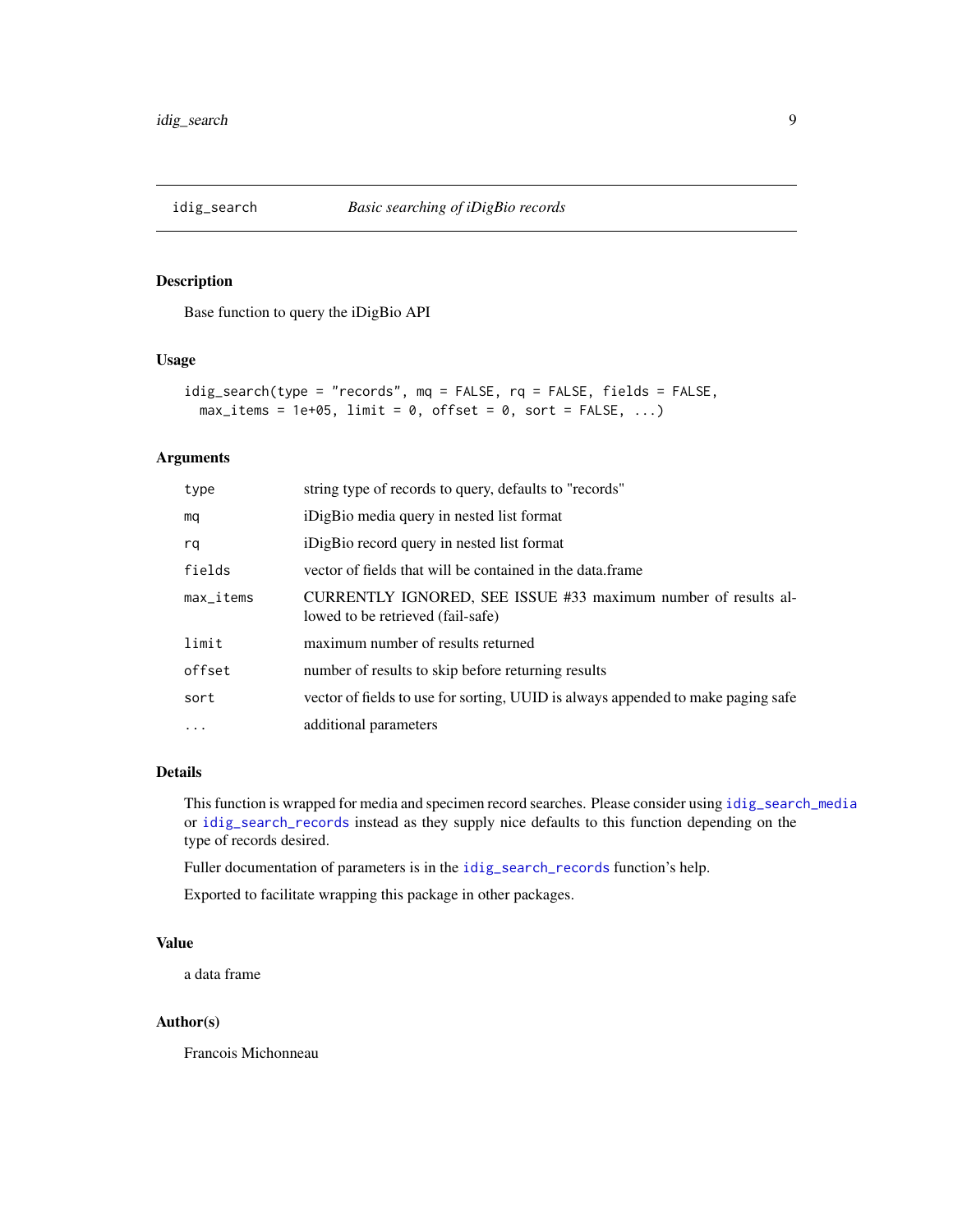#### Examples

```
## Not run:
# Ten media records related to genus Acer specimens
idig_search(type="media", rq=list(genus="acer"), limit=10)
## End(Not run)
```
<span id="page-9-1"></span>idig\_search\_media *Searching of iDigBio media records*

# Description

Function to query the iDigBio API for media records

#### Usage

```
idig_search_media(mq = FALSE, rq = FALSE, fields = FALSE,
 max\_items = 1e+05, limit = 0, offset = 0, sort = FALSE, ...)
```
#### Arguments

| mq                      | iDigBio media query in nested list format                                                                   |
|-------------------------|-------------------------------------------------------------------------------------------------------------|
| rq                      | iDigBio record query in nested list format                                                                  |
| fields                  | vector of fields that will be contained in the data.frame, defaults to "all" which<br>is all indexed fields |
| $max$ <sub>Litems</sub> | maximum number of results allowed to be retrieved (fail -safe)                                              |
| limit                   | maximum number of results returned                                                                          |
| offset                  | number of results to skip before returning results                                                          |
| sort                    | vector of fields to use for sorting, UUID is always appended to make paging safe                            |
| $\cdots$                | additional parameters                                                                                       |

# Details

Also see [idig\\_search\\_records](#page-10-1) for the full examples of all the parameters related to searching iDigBio.

Wraps [idig\\_search](#page-8-1) to provide defaults specific to searching media records. Using this function instead of [idig\\_search](#page-8-1) directly is recommened. Record queries and media queries objects are allowed (rq and mq parameters) and media records returned will match the requirements of both.

This function defaults to returning all indexed media record fields.

#### Value

a data frame

<span id="page-9-0"></span>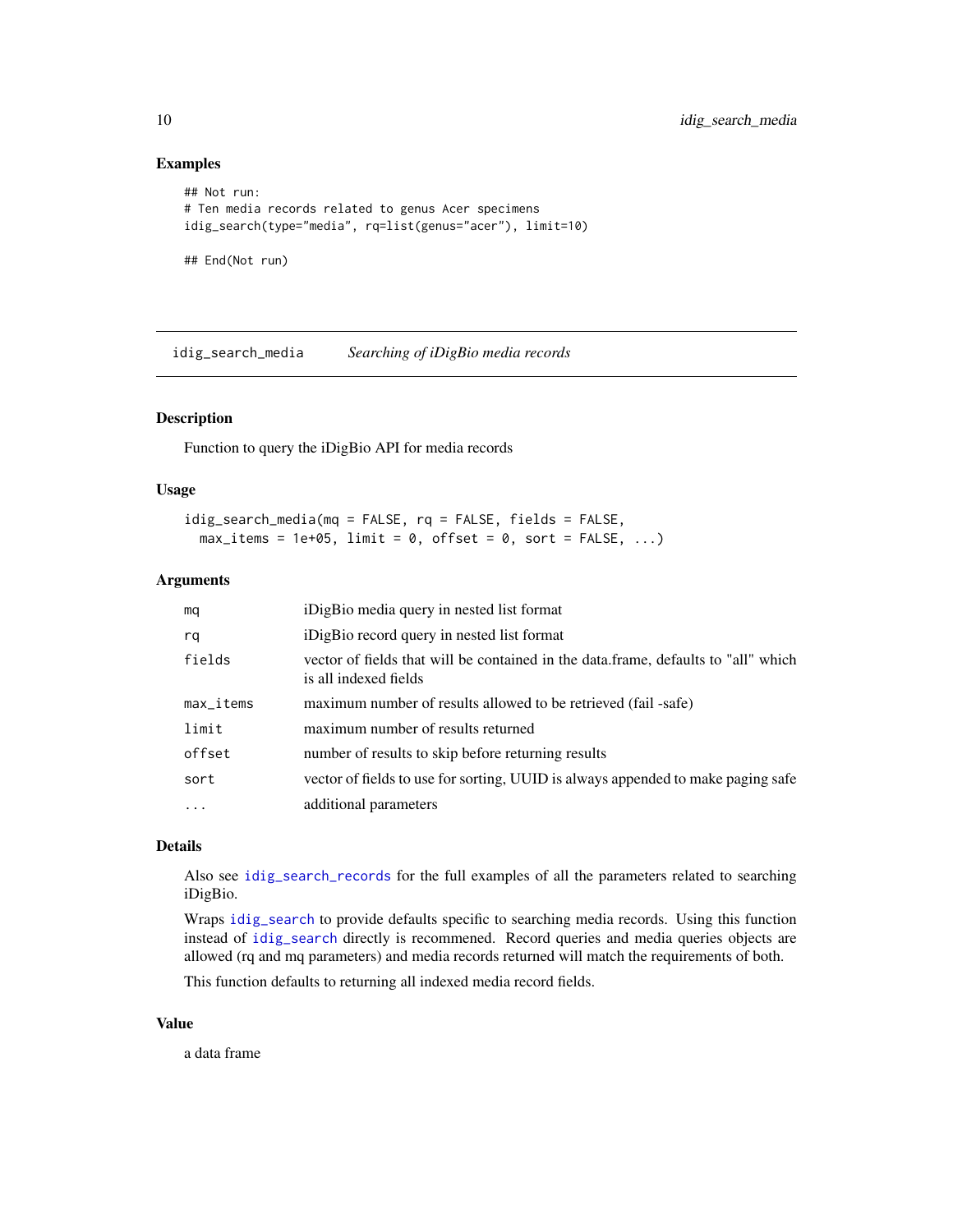<span id="page-10-0"></span>idig\_search\_records 11

#### Author(s)

Matthew Collins

#### Examples

```
## Not run:
# Searching for media using a query on related specimen information - first
# 10 media records with image URIs related to a specimen in the genus Acer:
df <- idig_search_media(rq=list(genus="acer"),
                       mq=list("data.ac:accessURI"=list("type"="exists")),
                        fields=c("uuid","data.ac:accessURI"), limit=10)
```
## End(Not run)

<span id="page-10-1"></span>idig\_search\_records *Searching of iDigBio records*

#### Description

Function to query the iDigBio API for specimen records

#### Usage

```
idig_search_records(rq, fields = FALSE, max_items = 1e+05, limit = 0,
 offset = 0, sort = FALSE, ...)
```
#### Arguments

| rq        | iDigBio record query in nested list format                                                                                         |
|-----------|------------------------------------------------------------------------------------------------------------------------------------|
| fields    | vector of fields that will be contained in the data.frame, limited set returned by<br>default, use "all" to get all indexed fields |
| max_items | maximum number of results allowed to be retrieved (fail -safe)                                                                     |
| limit     | maximum number of results returned                                                                                                 |
| offset    | number of results to skip before returning results                                                                                 |
| sort      | vector of fields to use for sorting, UUID is always appended to make paging safe                                                   |
| $\cdots$  | additional parameters                                                                                                              |

#### Details

Wraps [idig\\_search](#page-8-1) to provide defaults specific to searching specimen records. Using this function instead of [idig\\_search](#page-8-1) directly is recommened.

Queries need to be specified as a nested list structure that will serialize to an iDigBio query object's JSON as expected by the iDigBio API: [https://github.com/iDigBio/idigbio-search-api/](https://github.com/iDigBio/idigbio-search-api/wiki/Query-Format) [wiki/Query-Format](https://github.com/iDigBio/idigbio-search-api/wiki/Query-Format)

As an example, the first sample query looks like this in JSON in the API documentation: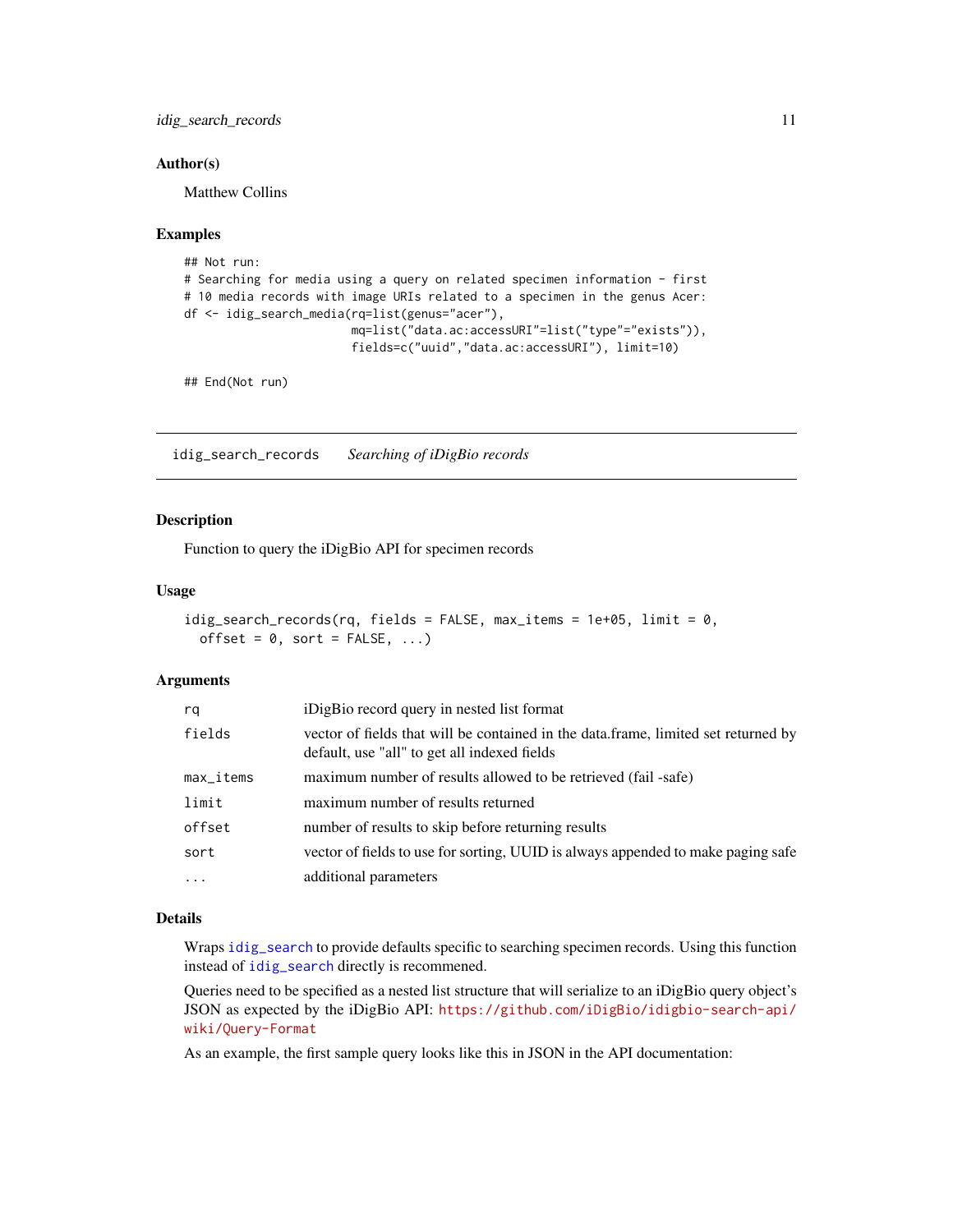```
{
  "scientificname": {
    "type": "exists"
  },
  "family": "asteraceae"
}
```
To rewrite this in R for use as the rq parameter to idig\_search\_records or idig\_search\_media, it would look like this:

```
rq <- list("scientificname"=list("type"="exists"),
            "family"="asteraceae"
           \lambda
```
An example of a more complex JSON query with nested structures:

```
{
  "geopoint": {
   "type": "geo_bounding_box",
   "top_left": {
     "lat": 19.23,
     "lon": -130
    },
    "bottom_right": {
      "lat": -45.1119,
      "lon": 179.99999
    }
   }
}
```
To rewrite this in R for use as the rq parameter, use nested calls to the list() function:

```
rq <- list(geopoint=list(
                         type="geo_bounding_box",
                         top_left=list(lat=19.23, lon=-130),
                         bottom_right=list(lat=-45.1119, lon= 179.99999)
                        )
           )
```
See the Examples section below for more samples of simpler and more complex queries. Please refer to the API documentation for the full functionality availible in queries.

All matching results are returned up to the max\_items cap (default 100,000). If more results are wanted, a higher max\_items can be passed as an option. This API loads records 5,000 at a time using HTTP so performance with large sets of data is not very good. Expect result sets over 50,000 records to take tens of minutes. You can use the [idig\\_count\\_records](#page-4-1) or [idig\\_count\\_media](#page-4-2) functions to find out how many records a query will return; these are fast.

The iDigBio API will only return 5,000 records at a time but this function will automatically page through the results and return them all. Limit and offset are availible if manual paging of results is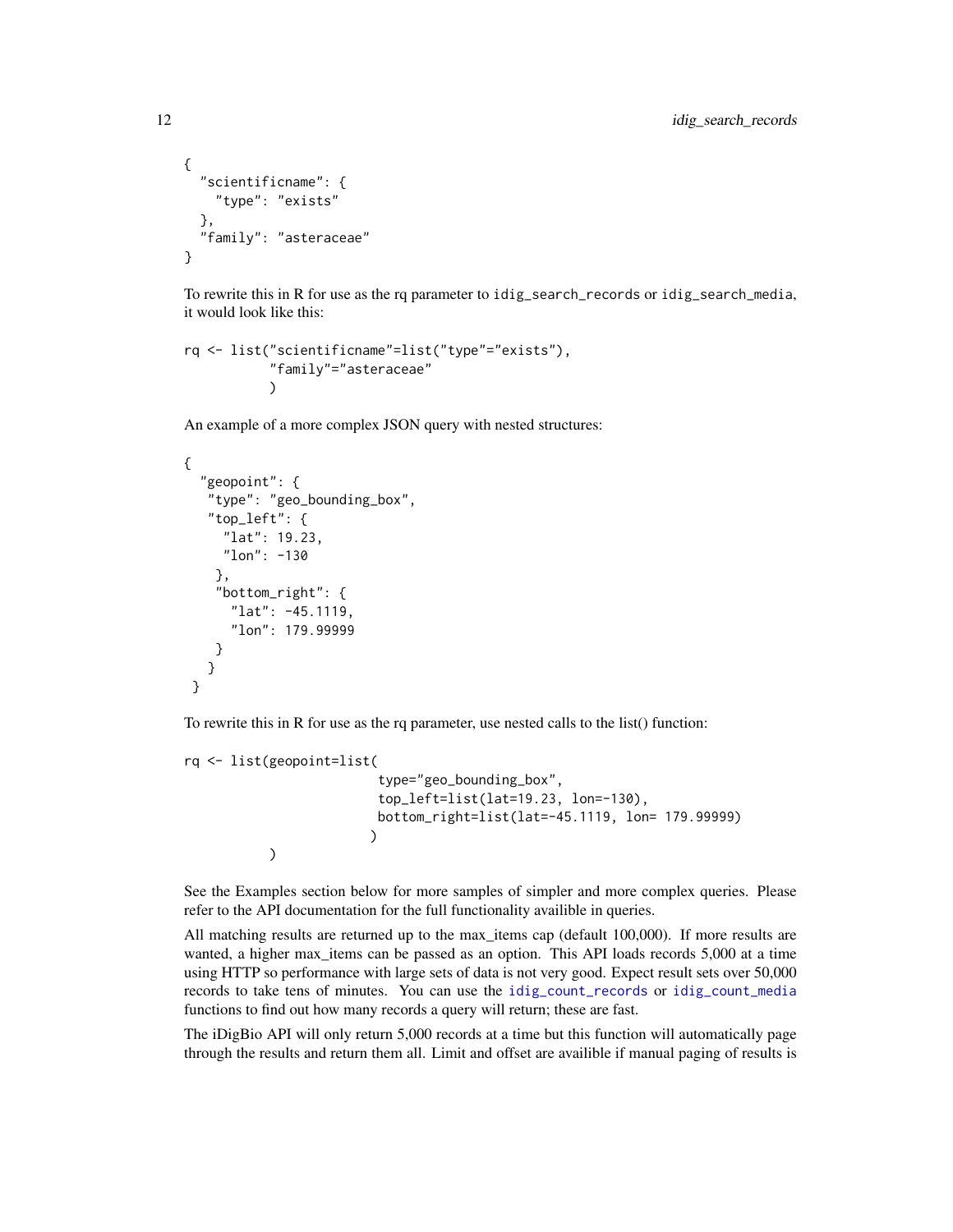<span id="page-12-0"></span>needed though the max\_items cap still applies. The item count comes from the results header not the count of actual records in the limit/offset window.

Return is a data.frame containing the requested fields (or the default fields). The columns in the data frame are untyped and no factors are pre- built. Attribution and other metadata is attached to the dataframe in the data.frame's attributes. (I.e. attributes(df))

#### Value

a data frame

#### Author(s)

Matthew Collins

#### Examples

```
## Not run:
# Simple example of retriving records in a genus:
idig_search_records(rq=list(genus="acer"), limit=10)
```

```
# This complex query shows that booleans passed to the API are represented
# as strings in R, fields used in the query don't have to be returned, and
# the syntax for accessing raw data fields:
idig_search_records(rq=list("hasImage"="true", genus="acer"),
           fields=c("uuid", "data.dwc:verbatimLatitude"), limit=100)
```
# Searching inside a raw data field for a string, note that raw data fields # are searched as full text, indexed fields are search with exact matches:

```
idig_search_records(rq=list("data.dwc:dynamicProperties"="parasite"),
           fields=c("uuid", "data.dwc:dynamicProperties"), limit=100)
```

```
# Retriving a data.frame for use with MaxEnt. Notice geopoint is expanded
# to two columns in the data.frame: gepoint.lat and geopoint.lon:
df <- idig_search_records(rq=list(genus="acer", geopoint=list(type="exists")),
          fields=c("uuid", "geopoint"), limit=10)
write.csv(df[c("uuid", "geopoint.lon", "geopoint.lat")],
          file="acer_occurrences.csv", row.names=FALSE)
```
## End(Not run)

idig\_top\_media *Top media endpoint*

#### Description

Top media records summaries.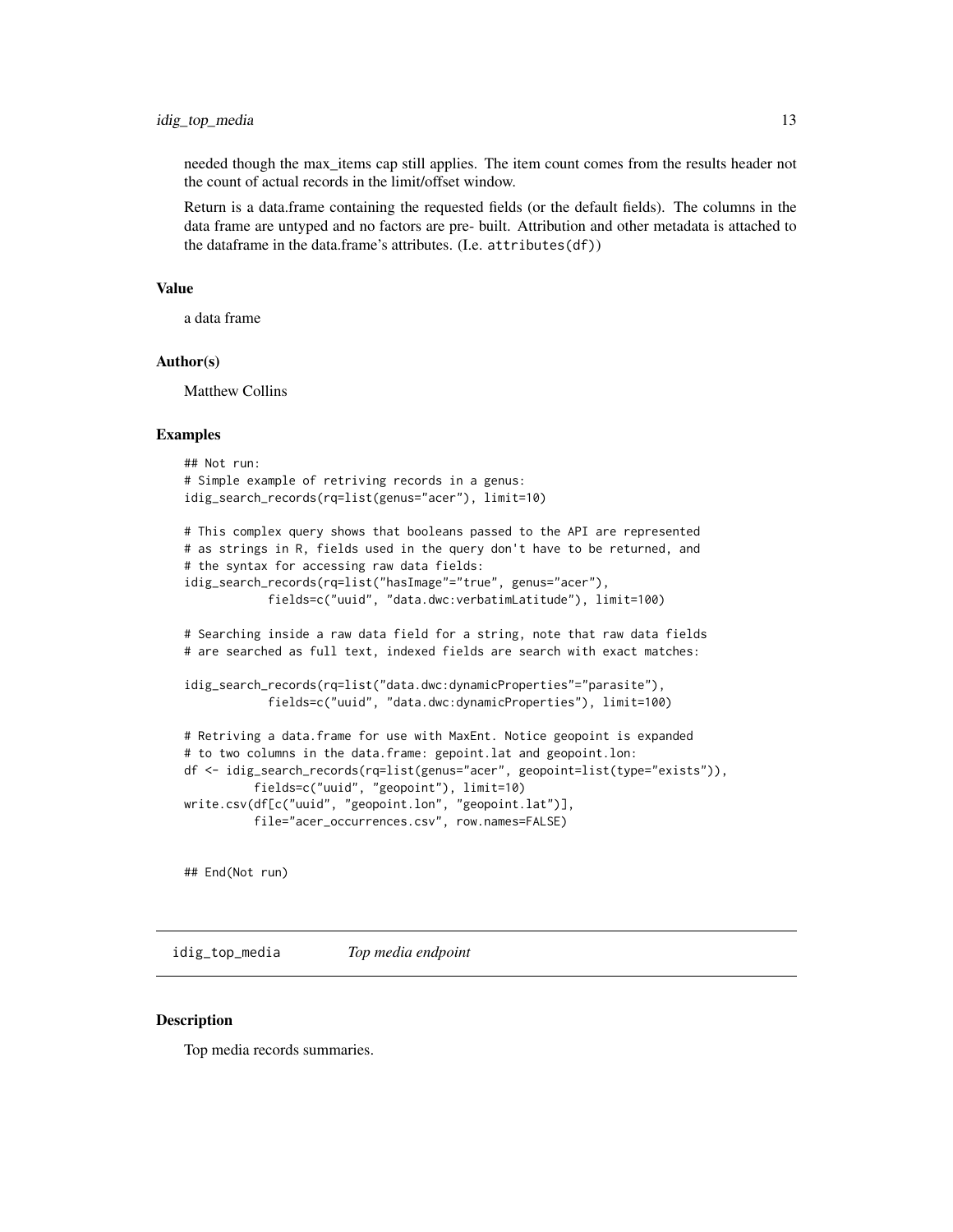#### Usage

```
idig_top_media(rq = FALSE, mq = FALSE, top_fields = FALSE, count = 0,...)
```
#### Arguments

| rq         | iDigBio record query in nested list format          |
|------------|-----------------------------------------------------|
| mq         | iDigBio media query in nested list format           |
| top_fields | vector of field names to summarize by               |
| count      | maximum number of results to return, capped at 1000 |
|            | additional parameters                               |

#### Details

Summarize the count of media records in iDigBio according to unique values in the fields passed. This operates similarly to a SELECT DISTINCT count( field\_name) query in SQL. When multiple fields are passed, the summaries are nested eg fields=c("country", "genus") would result in counting the top 10 genera in each of the top 10 countries for a total of 100 counts.

#### Value

nested list of field values with counts of media records

#### Author(s)

Matthew Collins

idig\_top\_records *Top records endpoint*

#### Description

Top specimen records summaries.

#### Usage

```
idig_top_records(rq = FALSE, top_fields = FALSE, count = 0, ...)
```
#### Arguments

| rq         | iDigBio record query in nested list format          |
|------------|-----------------------------------------------------|
| top_fields | vector of field names to summarize by               |
| count      | maximum number of results to return, capped at 1000 |
|            | additional parameters                               |

<span id="page-13-0"></span>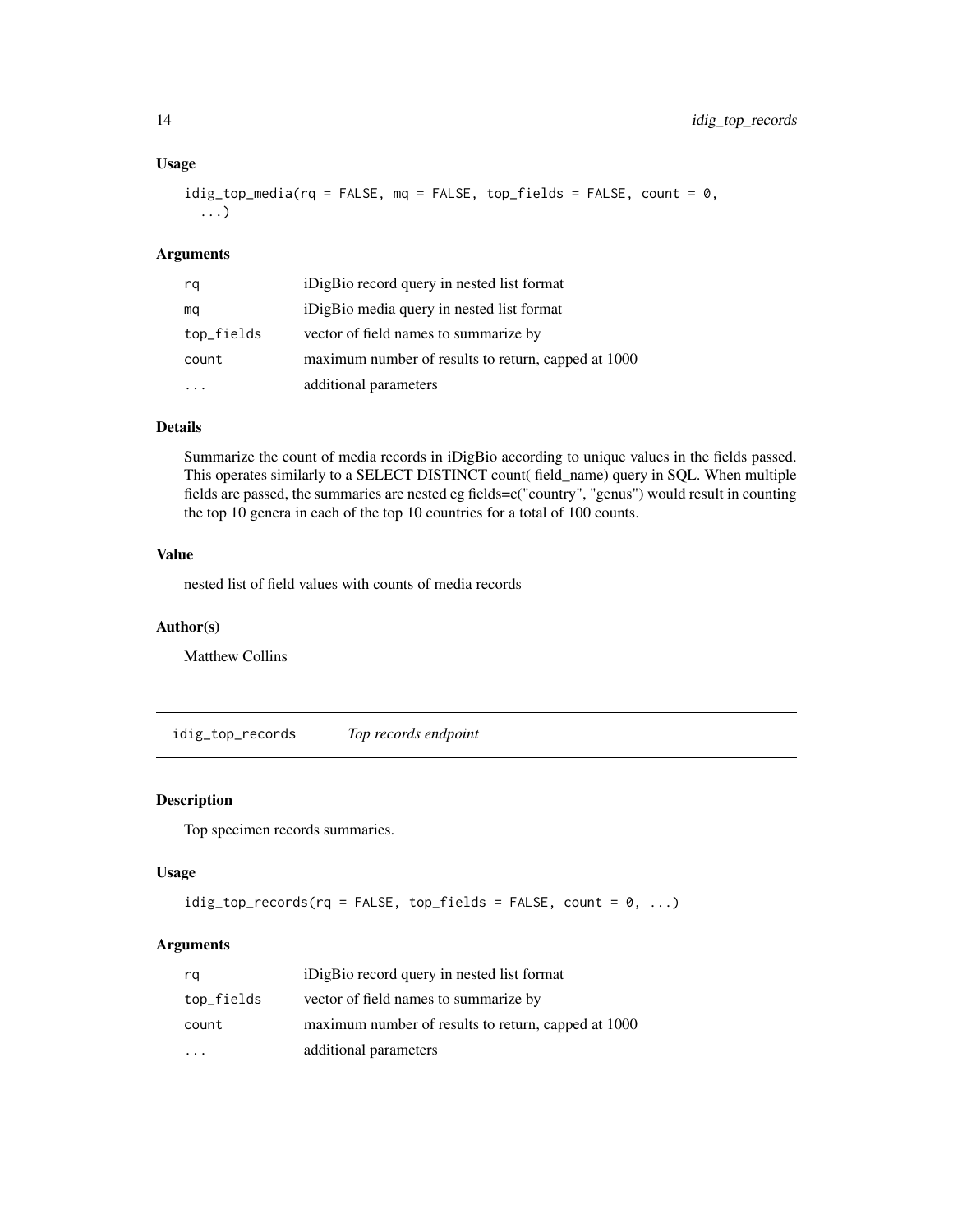#### <span id="page-14-0"></span>idig\_url 15

# Details

Summarize the count of specimen records in iDigBio according to unique values in the fields passed. This operates similarly to a SELECT DISTINCT count(field\_name) query in SQL. When multiple fields are passed, the summaries are nested eg fields=c("country", "genus") would result in counting the top 10 genera in each of the top 10 countries for a total of 100 counts.

# Value

nested list of field values with counts of specimen records

## Author(s)

Matthew Collins

idig\_url *base URL*

# Description

Return base URL for the API calls.

#### Usage

idig\_url(dev = FALSE)

#### Arguments

dev Should be the beta version of the API be used?

#### Details

Defaults to use beta URL. Not exported.

# Value

string for the URL

#### Author(s)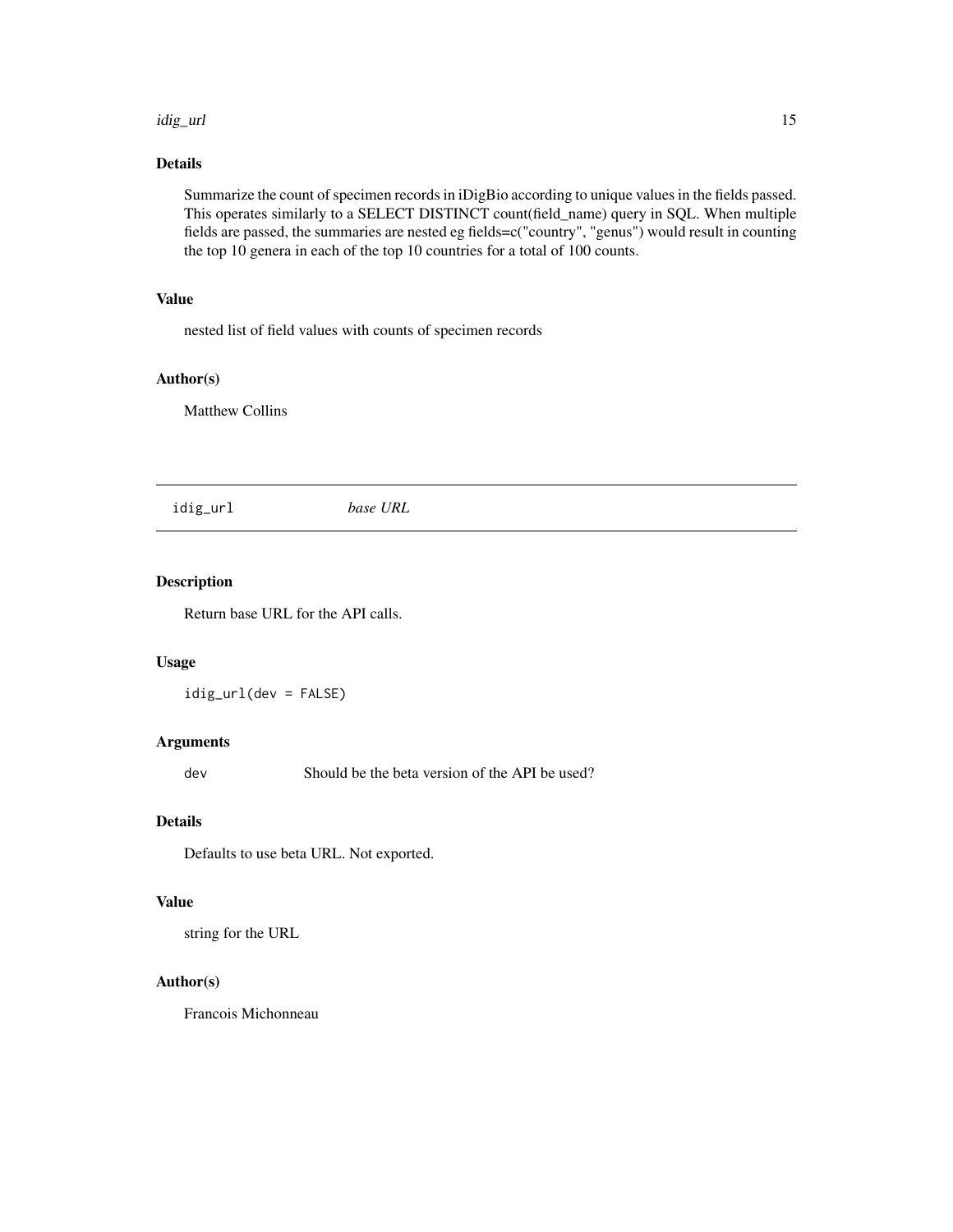<span id="page-15-0"></span>idig\_validate *validate fields*

#### Description

Stub function for validating parameters.

#### Usage

```
idig_validate(inputs)
```
#### Arguments

inputs list of inputs to validate

#### Details

Takes list of inputs named by validation rule eg "number":[2, 3] and returns a vector of strings with any validation errors. If the vector is 0 length, everything is valid. Not exported.

#### Value

boolean

#### Author(s)

Matthew Collins

idig\_version *API version*

#### Description

Return the version number to use for the API calls.

#### Usage

idig\_version(version = "v2")

#### Arguments

version optional argument giving the version of the API to use

# Details

The current default is "v2". Not exported.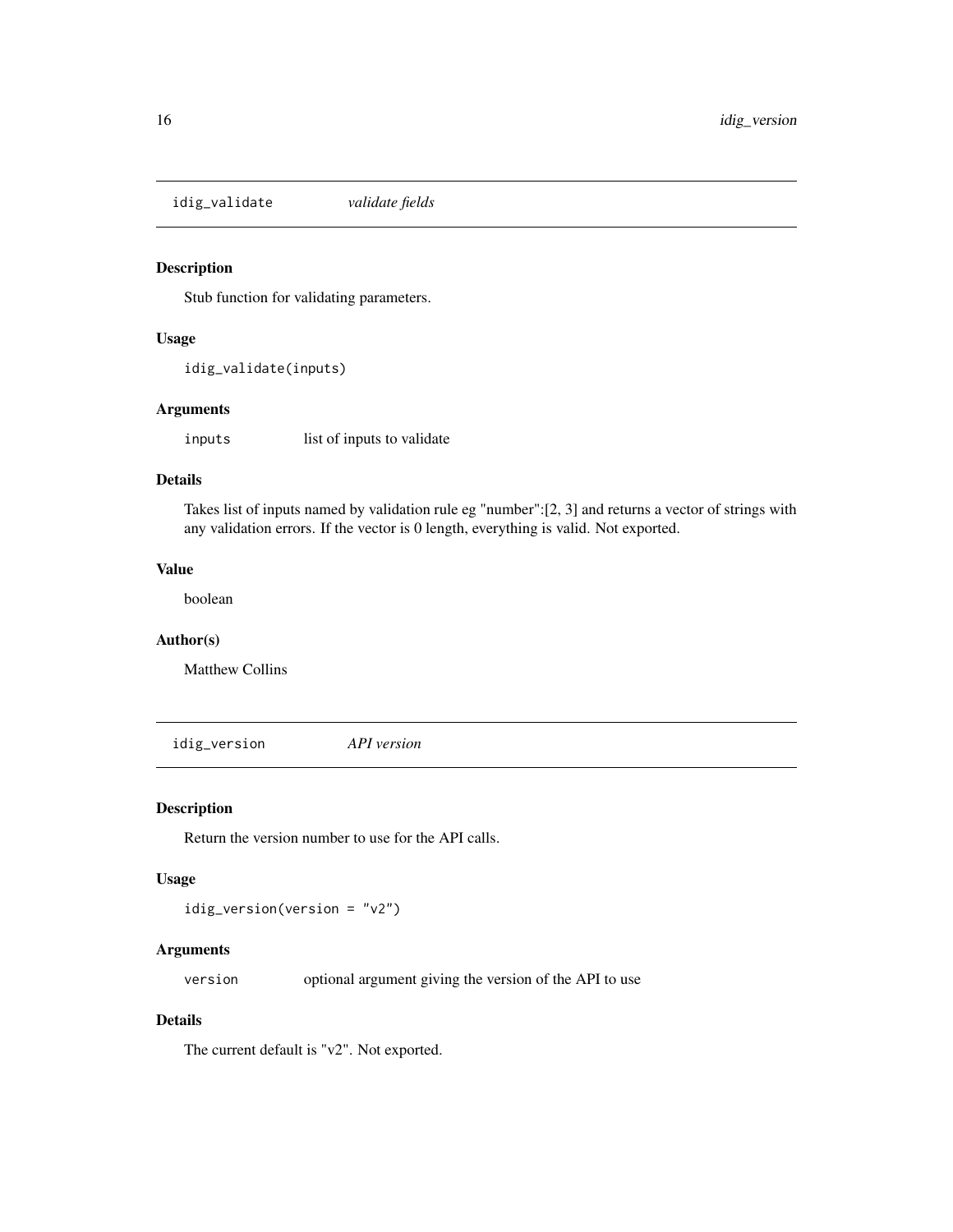<span id="page-16-0"></span>idig\_view\_media 17

# Value

string for the version to use

# Author(s)

Francois Michonneau

idig\_view\_media *view media endpoint*

# Description

View individual media records.

#### Usage

idig\_view\_media(uuid, ...)

# Arguments

| uuid     | uuid of media record  |
|----------|-----------------------|
| $\cdots$ | additional parameters |

#### Details

View all information about a specific media record.

#### Value

nested list of data

# Author(s)

Matthew Collins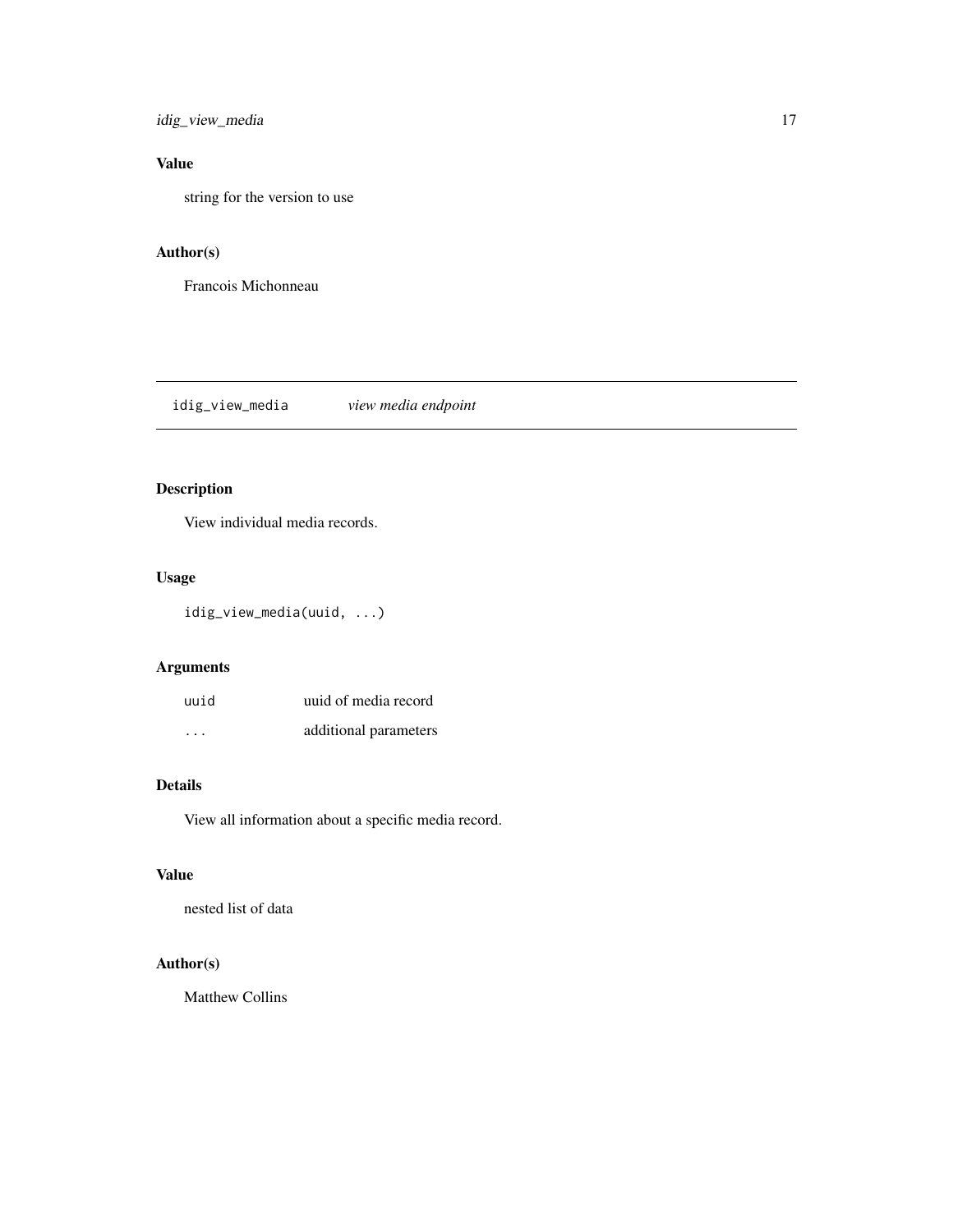<span id="page-17-0"></span>idig\_view\_records *view specimen endpoint*

#### Description

View individual specimen records.

#### Usage

idig\_view\_records(uuid, ...)

#### Arguments

| uuid    | uuid of specimen record |
|---------|-------------------------|
| $\cdot$ | additional parameters   |

#### Details

View all information about a specific specimen record.

#### Value

nested list of data

#### Author(s)

Matthew Collins

ridigbio *Retrieve data from the iDigBio specimen data repository.*

#### Description

Retrieve data from the iDigBio specimen data repository.

#### About

ridigbio provides an interface to the iDigBio data API described here: [https://www.idigbio.](https://www.idigbio.org/wiki/index.php/IDigBio_API) [org/wiki/index.php/IDigBio\\_API](https://www.idigbio.org/wiki/index.php/IDigBio_API). With this package you can retrieve specimen and media records from the iDigBio data repository. The iDigBio portal <https://portal.idigbio.org/> uses the same API so you should be able to retrieve the same information as shown in the portal.

iDigBio contains nearly 30 million data records on musuem specimens held at United States institutions. It also holds nearly 5 million images of these specimens.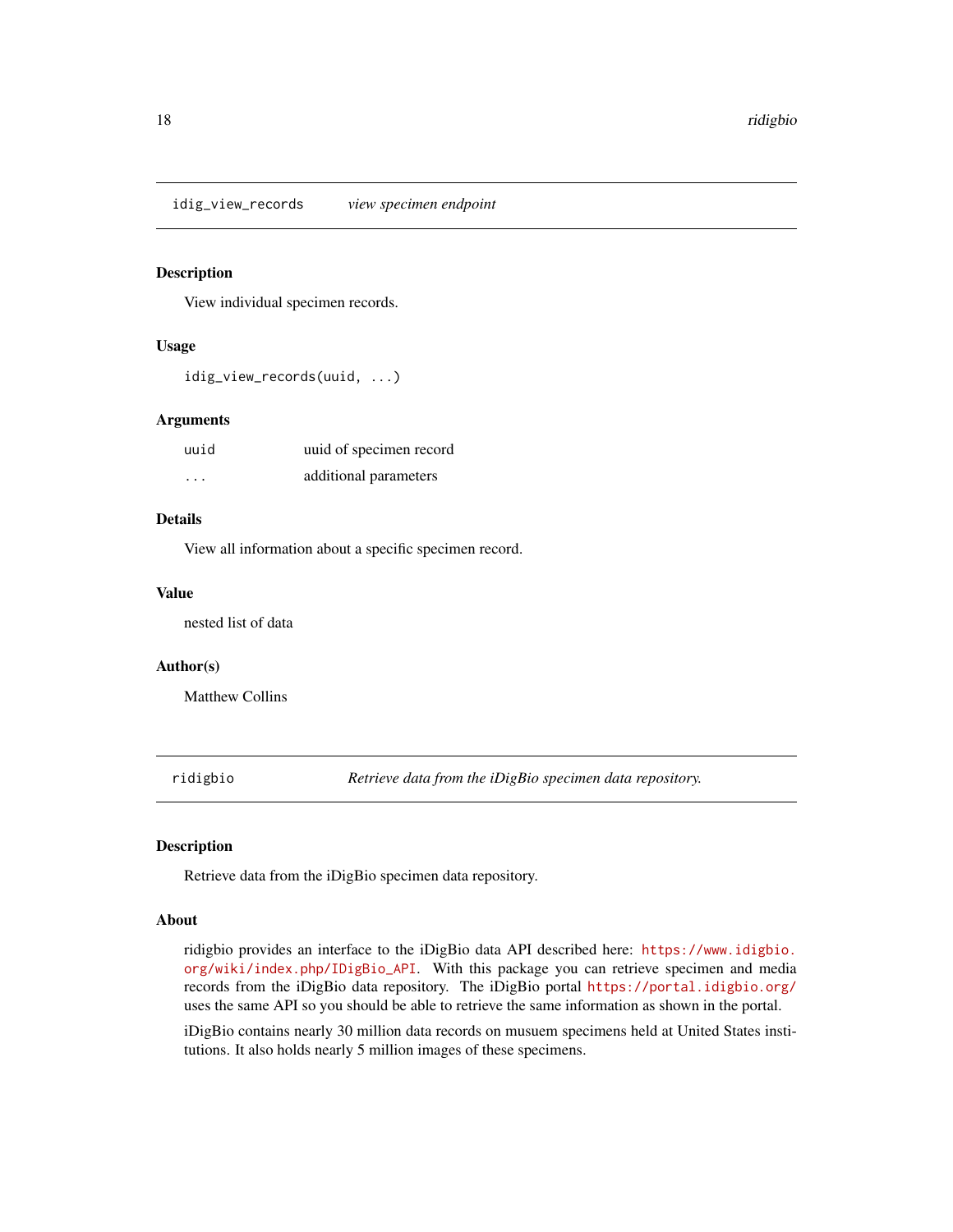#### <span id="page-18-0"></span>ridigbio 19

#### Getting Started

The main function is [idig\\_search\\_records](#page-10-1) and reviewing its documenation first with ?idig\_search\_records is recommended.

### Limitations

This package does not yet provide an interface to the mapping or the download APIs.

#### **Citing**

To cite the ridigbio package in your work, please use the following format:

Michonneau F, Collins M, Chamberlain SA (2016). ridigbio: An interface to iDigBio's search API that allows downloading specimen records. R package version 0.3.2. https://github.com/iDigBio/ridigbio

### Author(s)

Francois Michonneau <francois.michonneau@gmail.com>

Matthew Collins <mcollins@acis.ufl.edu>